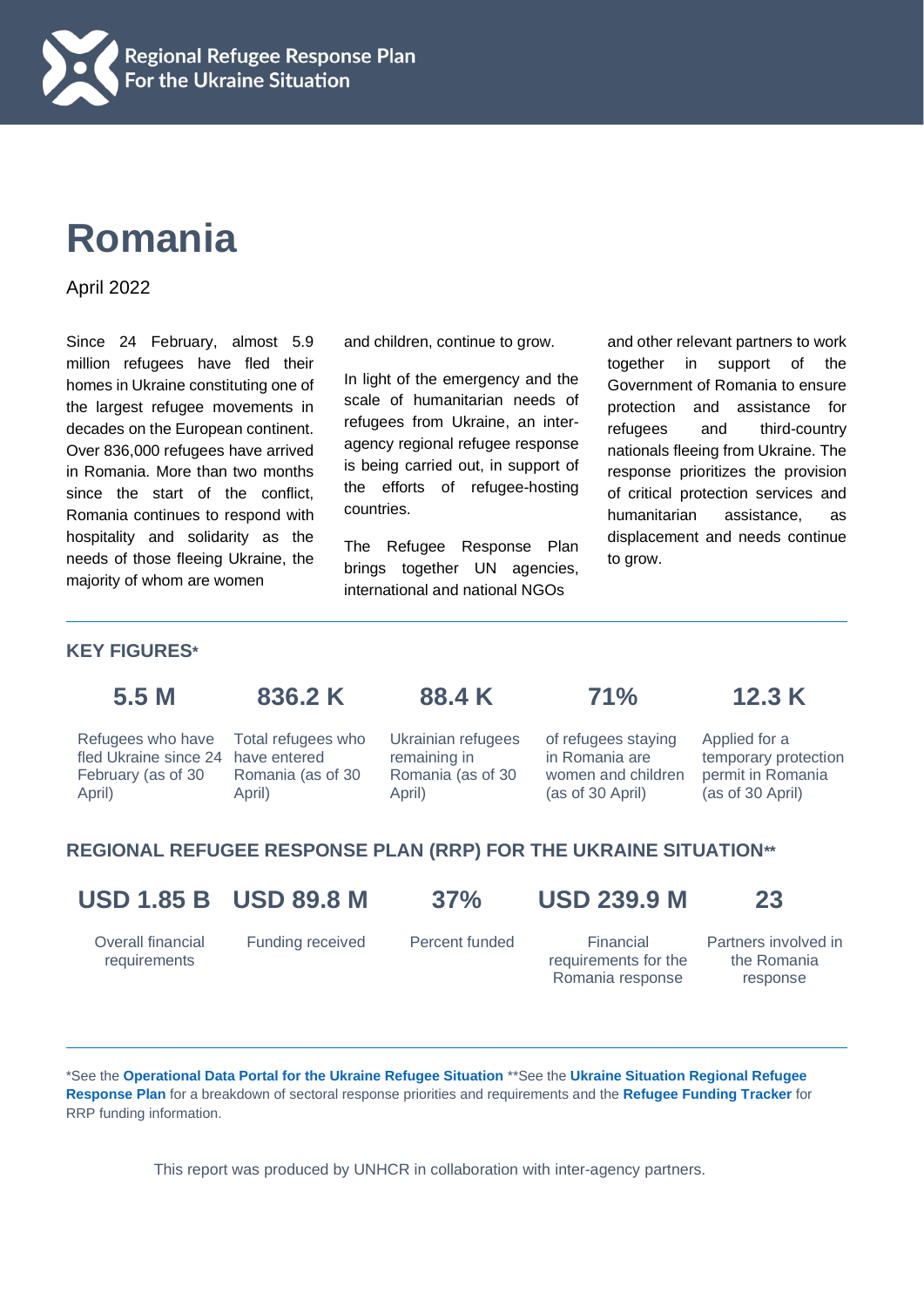#### **Operational context**

As of 30 April, 5.5 million refugees have fled Ukraine. A total of 836,200 have arrived in Romania, with some 88,400 choosing to remain in the country. The majority of refugees in Romania are women and children (71%). Some 12,300 have applied for temporary protection. This allows for access to healthcare, education and the labour market. The majority of refugees are staying in the largest cities including Bucharest, Constanta, Brasov, Galati, Iasi and Suceava.

The Government of Romania has demonstrated exemplary leadership and solidarity with Ukrainian citizens and third-country nationals seeking safety. Furthermore, the Romanian people and civil society have mobilised swiftly to support and welcome refugees.

As the UN agency accountable for protection and assisting refugees, UNHCR ensures a coordinated response in partnership with other UN agencies, international and national NGOs as well as other civil society organizations, complementing the Government of Romania and under its leadership. The Refugee Coordination Forum, made up of sectoral Working Groups, is led by inter-agency leads and co-leads. These leads and coleads attend the governmental sectoral Working Group meetings, bringing the contribution of UN agencies and NGOs, and bringing back policy decisions taken by the government to inform the humanitarian response. As such, governmental and humanitarian coordination structures are operating to mutually reinforce each other. A total of 23 international and national partners are part of the Refugee Response Plan for Romania.

To ensure a wider geographical area as part of the response, UNHCR has field offices at 3 border crossing points: Siret, Siget, and Isaccea. Through the Blue Dots, in partnership with UNICEF, essential services such as legal counselling, information and referral are provided.

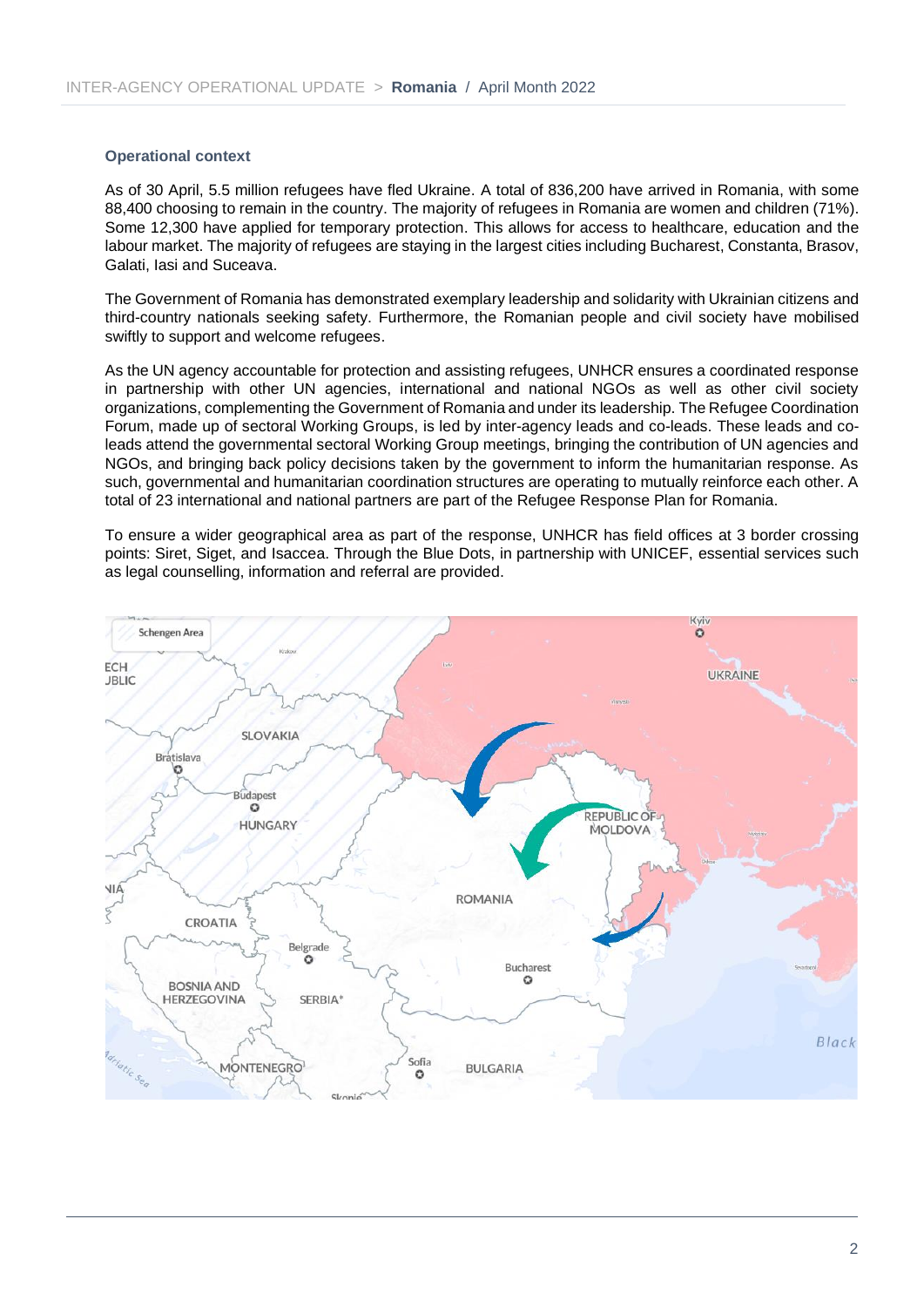

#### **Achievements and Impact**

- In April, 3 Protection Working Group (PWG) meetings were held involving 24 INGOs, 16 national NGOs and 2 government institutions providing protection interventions and assistance throughout the country. Thematic areas, including Gender-Based Violence (GBV) and Accountability to Affected People (AAP), are integrated within the PWG while an Anti-Trafficking Task Force has recently been established under the umbrella of the PWG.
- As of 3 May, with Romanian NGO partner CNRR, more than 6,000 individuals were counselled in person and over 7,000 via hotlines. The information provided to people of concern covers a wide range of issues including cash assistance, temporary protection, transportation to other EU countries, long-term accommodation, food, employment, education, and access to medical services. Posters and leaflets have been distributed at border checkpoints, transit points, accommodation centers, Blue Dots and cash enrolment centers.
- To ensure access to correct and reliable information, UNHCR, with the Government of Romania, the Romanian National Council for Refugees (CNRR), IOM and Code for Romania, has contributed to the web-based platform [Dopomoha](https://dopomoha.ro/ro) (meaning 'help' in Ukrainian). The website provides verified and up-to-date information in English, Romanian, Ukrainian and Russian on protection and assistance, legal status, education, health, accommodation, transport, counter-trafficking, gender-



based violence (GBV) and the Prevention of Sexual Exploitation and Abuse (PSEA).

- Since the start of the emergency UNHCR has been part of the Governmental coordination structure and sits within CNCCI, to support the authorities through coordination of interventions of UN Agencies, national and international NGOs, and other stakeholders in immediate, medium and longer terms protection response.
- IOM collaborates with the National Agency Against Trafficking in Persons (NAATP) and NGOs from the [ProTECT Platform](https://traficdepersoane.ro/) to create, produce and disseminate anti-trafficking information materials at border crossings, in transit and accommodation centers, and in the most frequently visited places. More than 20,000 flyers have been distributed with the support of the border police, NAATP, and NGO partners. During the reporting period, IOM continued the collection and analysis of data focusing on profile and inclusion to inform assistance in Romania. More than 2,000 interviews were conducted by 21 April 2022.
- The National Youth Foundation is working with the Council of Europe's Youth Department to provide courses to youth workers who will work with young Ukrainians on topics such as hate speech and human rights education. Cooperation was also initiated with the National Employment Agency in order to create a framework for access to employment for young Ukrainians.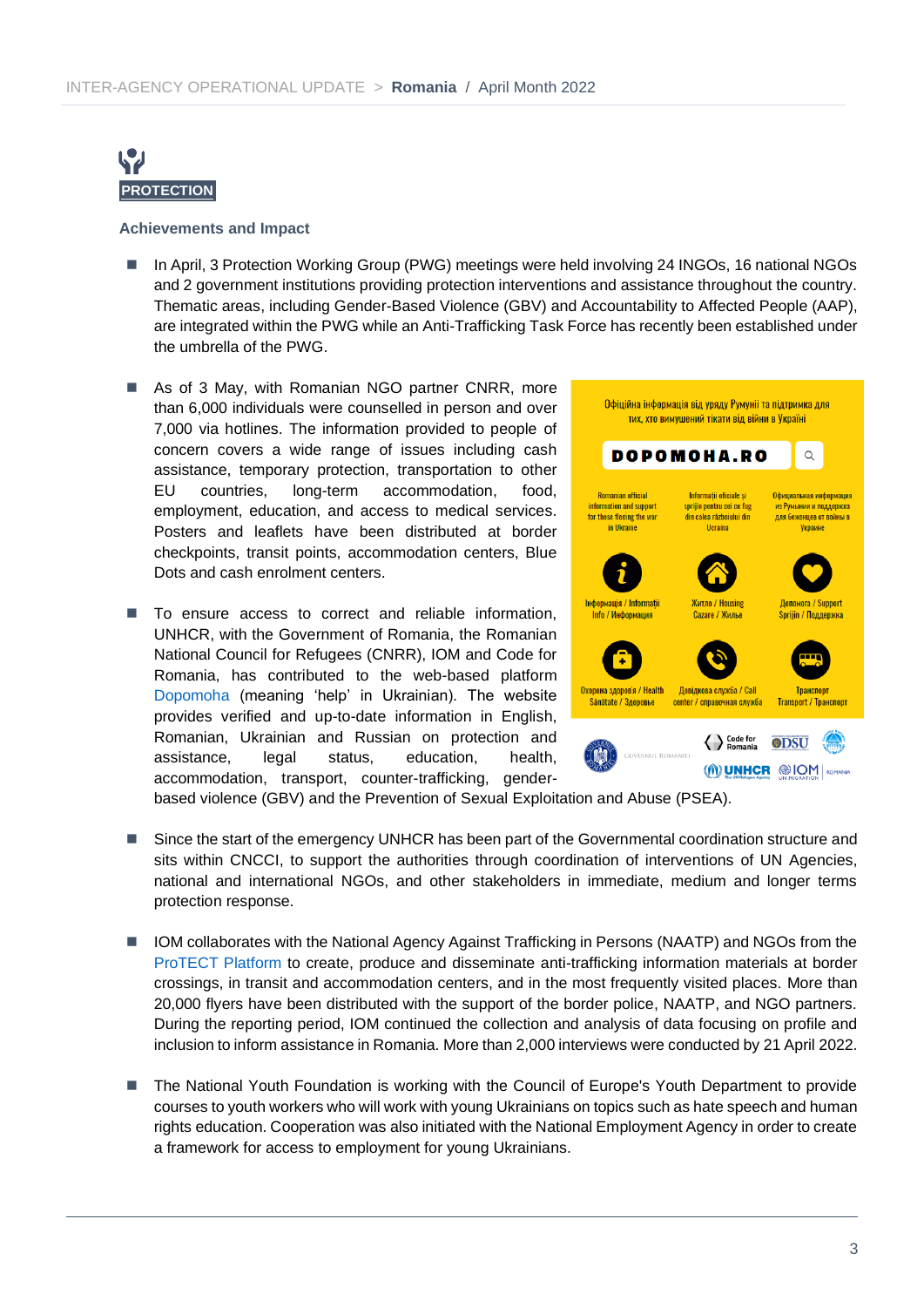■ "The fast-track transfers – jointly developed by IOM and UNHCR together with the Governments of Romania and the Republic of Moldova – provide a safe, orderly and dignified way to travel from the border with Moldova to Romania. Since March 8, more than 10,000 people have used the fast-track transfer for safe passage from the border crossing point in Palanca, Republic of Moldova, to Huși, Romania, and onward transportation to reception centres.



#### **Identified Needs and Remaining Gaps**

- The harmonization of the tools for the identification and referral of persons with special needs (PwSN) needs to be coordinated and strengthened.
- Provision of accurate and up-to-date information on rights, registration, documentation and available services needs to be strengthened, including through outreach and expanded communication with communities



#### **Achievements and Impact**

■ The Child Protection Sub-Working Group (CP SWG) is co-led by UNHCR, UNICEF and the National Authority for the Protection of the Rights of the Child and Adoption (ANPDCA). Its objective is to coordinate child protection activities in Romania due to the influx of refugee children from Ukraine. 26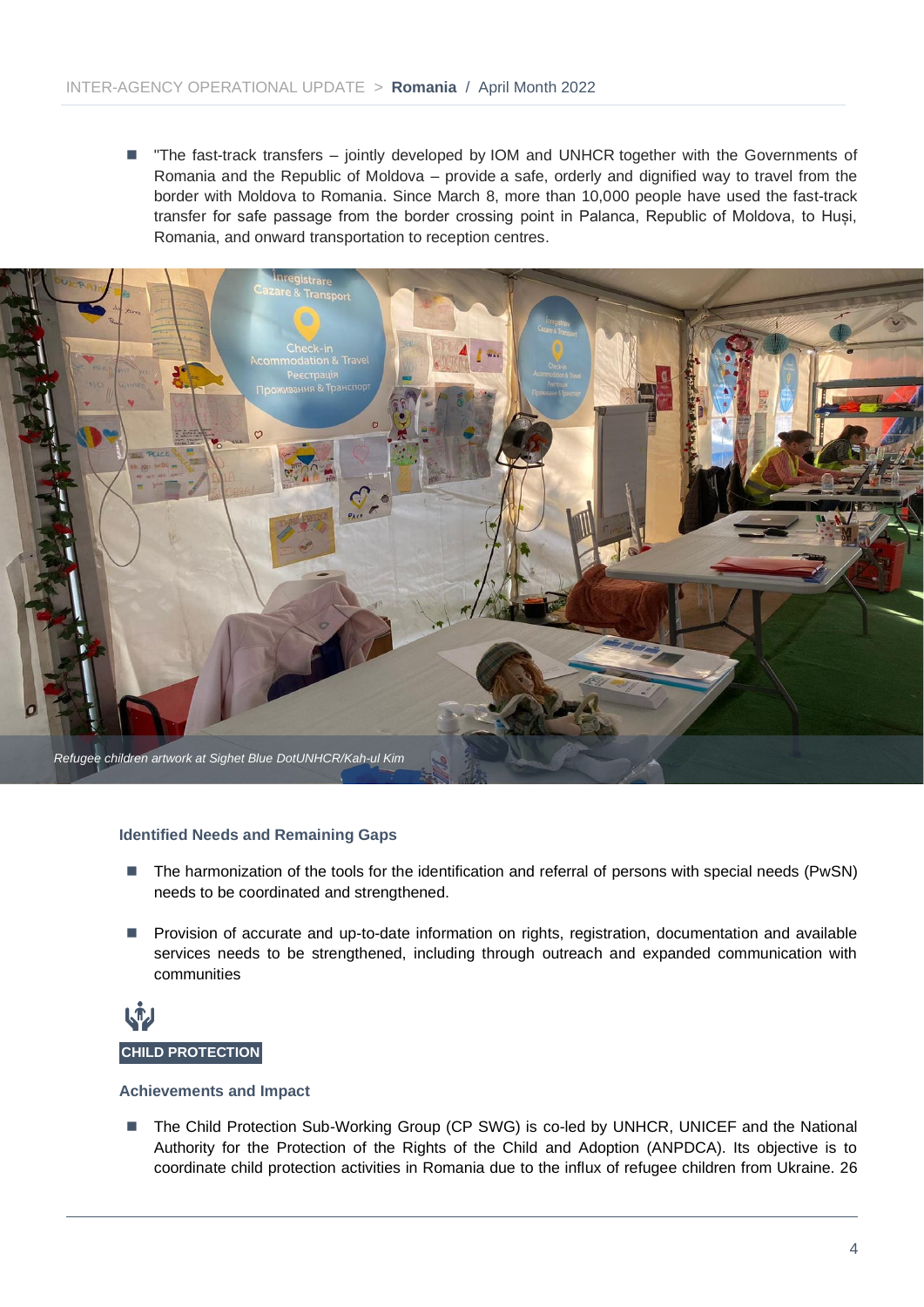local and international organizations have so far participated in the CP SWG. On 14 April, ANPDCA presented specific measures related to children outlined in the Romanian Government's National Plan of Action and all endeavors undertaken in the CP SWG will aim to ensure support and complementarity to these measures once passed.

- UNICEF and UNHCR have jointly established Blue Dots, dedicated refugee children and family support hubs, representing an integrated model that provides support for the most immediate needs of children, women and other vulnerable persons. The Blue Dots in Romania are created in partnership with the Ministry of Family, Youth and Equal Opportunities through the National Authority for the Protection of Children's Rights and Adoption (ANPDCA) and with the support of local authorities, county authorities and local NGOs, mainly on Romania's border with Ukraine and the Republic of Moldova as well as in major cities where large Ukrainian communities have settled. Currently, there are seven Blue Dot hubs in Romania. The Blue Dots in Romania have served over 35,000 Ukrainian citizens, mainly women and children, with services such as family reunification, child friendly spaces, counselling and referral to other service providers, and distribution of non-food items, hygiene kits and baby food.
- ◼ UNICEF provides technical assistance to the National Authority for the Protection of Children's Rights and Adoption (ANPDCA) to adapt and roll out CPIMS/Primero in Romania, a software platform that helps social services and humanitarian workers register and manage protection-related data, with tools that facilitate case management, incident monitoring and family tracing and reunification. The system is ready to be tested in 2 counties – Vaslui and Timis – and findings will be used to finalize the system before being used nationally. In the meantime, UNICEF's technical assistance for the development of a new procedure on identification, registration and increased access to social services for children from Ukraine, is ongoing.
- In partnership with the local authorities, Hope and Homes for Children Romania offered support to 220 institutionalized refugee children who arrived in Romania, by preparing the centers in which they were accommodated. Interventions consisted of renovations, provision of furniture and appliances, and basic supplies required to operate the centers. Children were assisted with access to specialized medical services and medicine as well as a food allowance.
- As part of Accountability for Affected Populations (AAP) efforts, UNICEF produced and disseminated communication materials for refugee children and mothers and guidance for Romanian frontline professionals on how to communicate and engage refugee mothers for nutrition and immunization services. UNICEF continues to promote and implement forms to collect feedback on received services and complaints in Blue Dots, including child-friendly and visual models developed and tested.



Plan International trained mobile teams of frontline CPIE volunteers, in collaboration with the local partner ADRA Romania. This emergency response project will deploy a total of 5 mobile teams across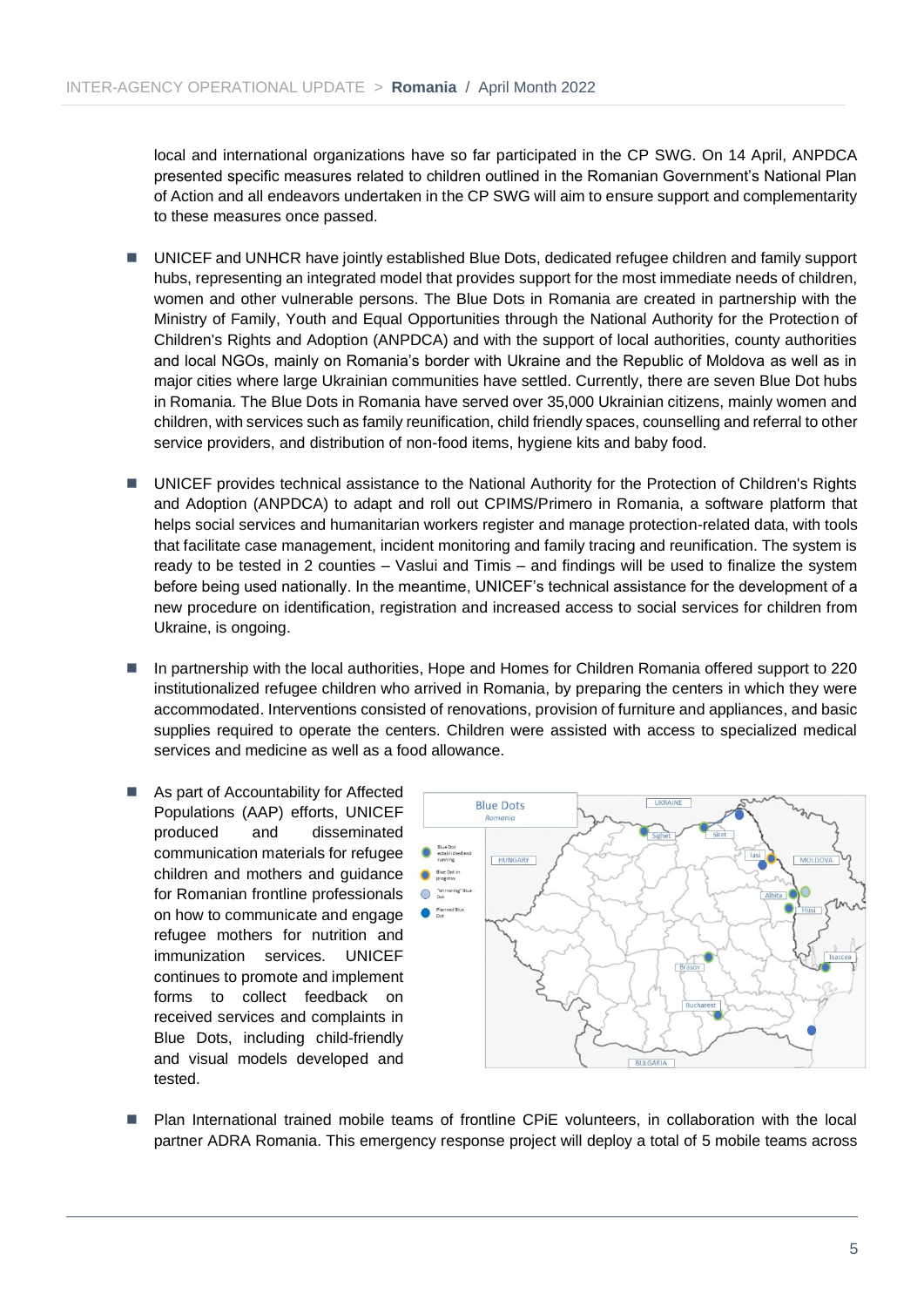the country, working in transit centers, shelters, and Blue Dot locations to provide direct assistance to refugee children and families from Ukraine.

■ Save the Children provided information and advice desks at 6 border crossings (Galati, Isaccea, Sculeni, Sighetu, Siret, Baia Mare), in 3 asylum centres (Buchurest, Galati, Radauti) and in 3 temporary centres (RomExpo, E-gros and Radauti). Save the Children established 7 child-friendly spaces (RomExpo, Bucharest Train station, Galati border crossing, Sculeni border crossing, E-gros, Siret border crossing, Radauti temporary camp, Baia Mare). 4 mobile teams are operating and providing information and psychosocial support.

#### **Identified Needs and Remaining Gaps**

- Although the Inter-Ministerial Order issued in mid-March has helped to strengthen the identification of unaccompanied and separated children at border crossing points, there are potential gaps and concerns over children who may be separated post-arrival in Romania. UNHCR and partners will continue to increase protection monitoring activities to support the identification and registration of unaccompanied asylum-seeking children (UASC) and other children at risk, including those with disabilities, and better understand their protection needs to enhance overall child protection response and interventions.
- The identification of children arriving in Romania from institutional care in Ukraine remains a key priority. Partners aim to support the local child protection authorities to ensure these particularly vulnerable children receive access to the necessary services, including family tracing, and that any onward movement is conducted in line with the instructions of the national authorities.



#### **Achievements and Impact:**

■ Gender-based violence (GBV) is integrated under the PWG. Significant advancement was made on referral pathways; some 14 NGOs and 1 government institution have been identified and endorsed for inclusion into the referral pathways. A comprehensive training package covering GBV has been finalized and will roll out to partners in Suceava, Iasi and Galati. It is expected that with capacity-building sessions for authorities, volunteers, refugees and NGO partners, GBV case management and reporting on GBV will improve.

#### **Identified Needs and Remaining Gaps**

■ Current challenges include the limited expertise amongst NGOs on GBV including in the provision of services to survivors which the trainings are meant to address. CARE is conducting a Rapid Gender Analysis (RGA). The RGA is based on secondary data and key informant interviews in Bucharest and Isaccea/Tulcea. The objective is to assess the needs and concerns of women, girls and boys in Romania fleeing conflict in Ukraine with a focus on the most marginalized and at-risk groups.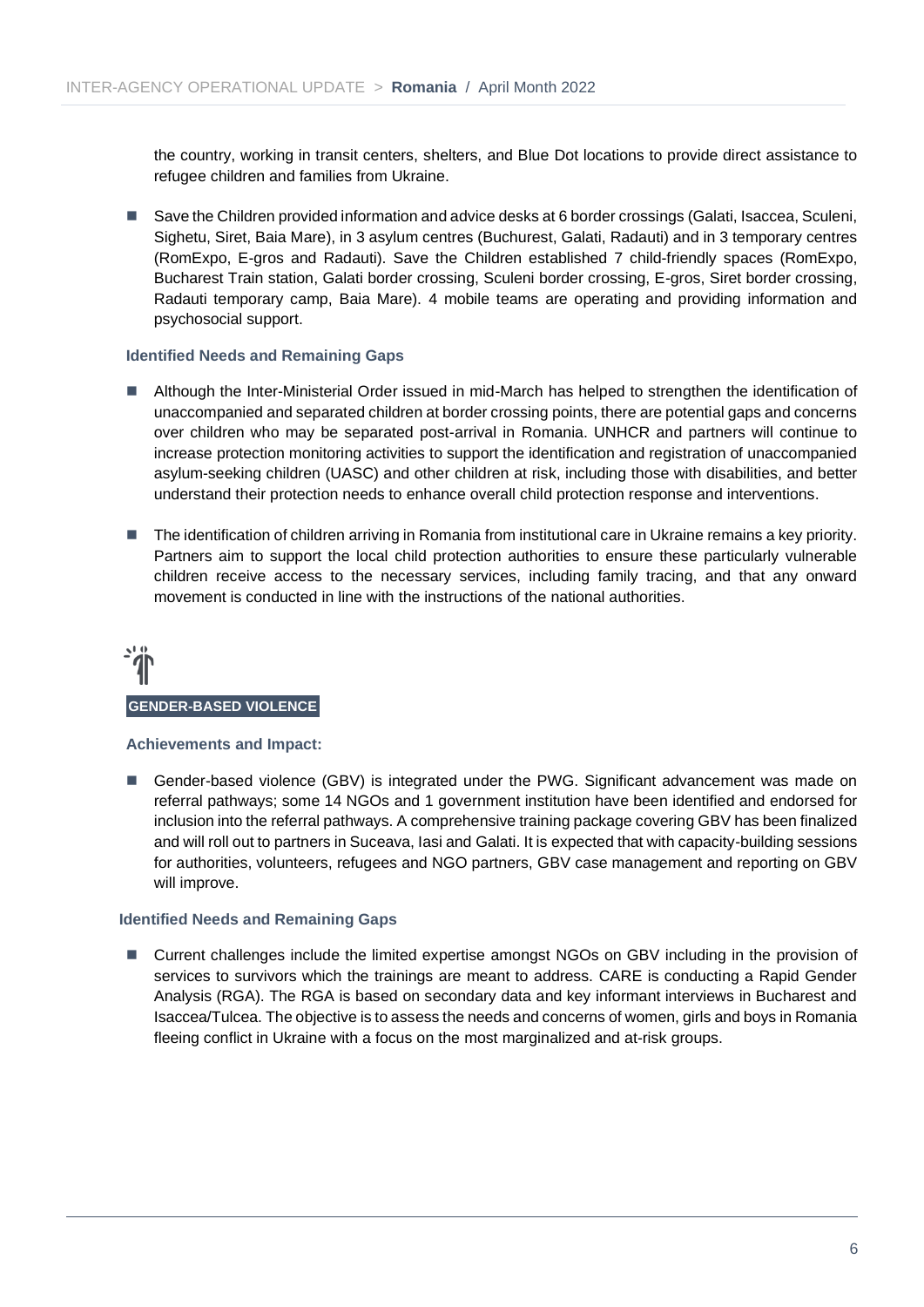

#### **PROTECTION FROM SEXUAL EXPLOITATION AND ABUSE (PSEA)**

#### **Achievements and Impact:**

- Following the establishment of the PSEA Network with the participation from local and international organizations and co-led by UNHCR and World Vision International, the terms of reference and initial action plan were endorsed.
- Two UNHCR-UNICEF training sessions on PSEA took place. The training was attended by approximately 40 organizations (mostly local). The training covered power relations, defining and recognizing PSEA, the survivor-centred approach, and reporting mechanisms, as well as the UNICEF toolkit for implementing a PSEA policy for NGOs.

#### **Identified Needs and Remaining Gaps**

■ An initial risk assessment compiled results from 23 organizations and interviews with 14 Network members. Risks were identified in relation to the large number of arrivals, rapid expansion of workforce and the lack of clear reporting channels and referral pathways.



#### **Achievements and Impact:**

■ Cash Working Group (CWG) members developed a methodological paper which summarizes the joint and common approaches of the actors in the country and facilitates the sharing of know-how for new actors. The CWG agreed on a joint transfer amount of 568 RON (approximately \$120) per person per month, is in line with the sum provided by the Government of Romania to refugees. The CWG has agreed on unique identifiers to be used for de-duplicating similar Multi-Purpose Cash Assistance and will finalize a data-sharing agreement in May.



■ UNHCR enrolled 749 households (2,023 individuals) for cash assistance in April, with 295 households (827 individuals) already processed for payment. The enrolment is done through an enrolment centre in Bucharest, and additional sites for enrolment in Brasov, Galati, and Suceava have been identified and are planned to be open in May. Jesuit Refugee Service (JRS) and Plan International have provided voucher assistance for Menstrual Health and Hygiene (MHH) items to almost 200 refugee adolescent girls in Bucharest. Action Contre La Faim (ACF) has started a Multi-Purpose Cash Assistance pilot through local partners in Bucharest with Carusel, in Iasi and in Suceava with BRCT. Save the Children has started piloting Cash and Voucher Assistance (CVA) activities in Suceava and Iasi. A total of 129 vouchers have been distributed to 45 households consisting of 122 individuals and 12 children under 2 years old.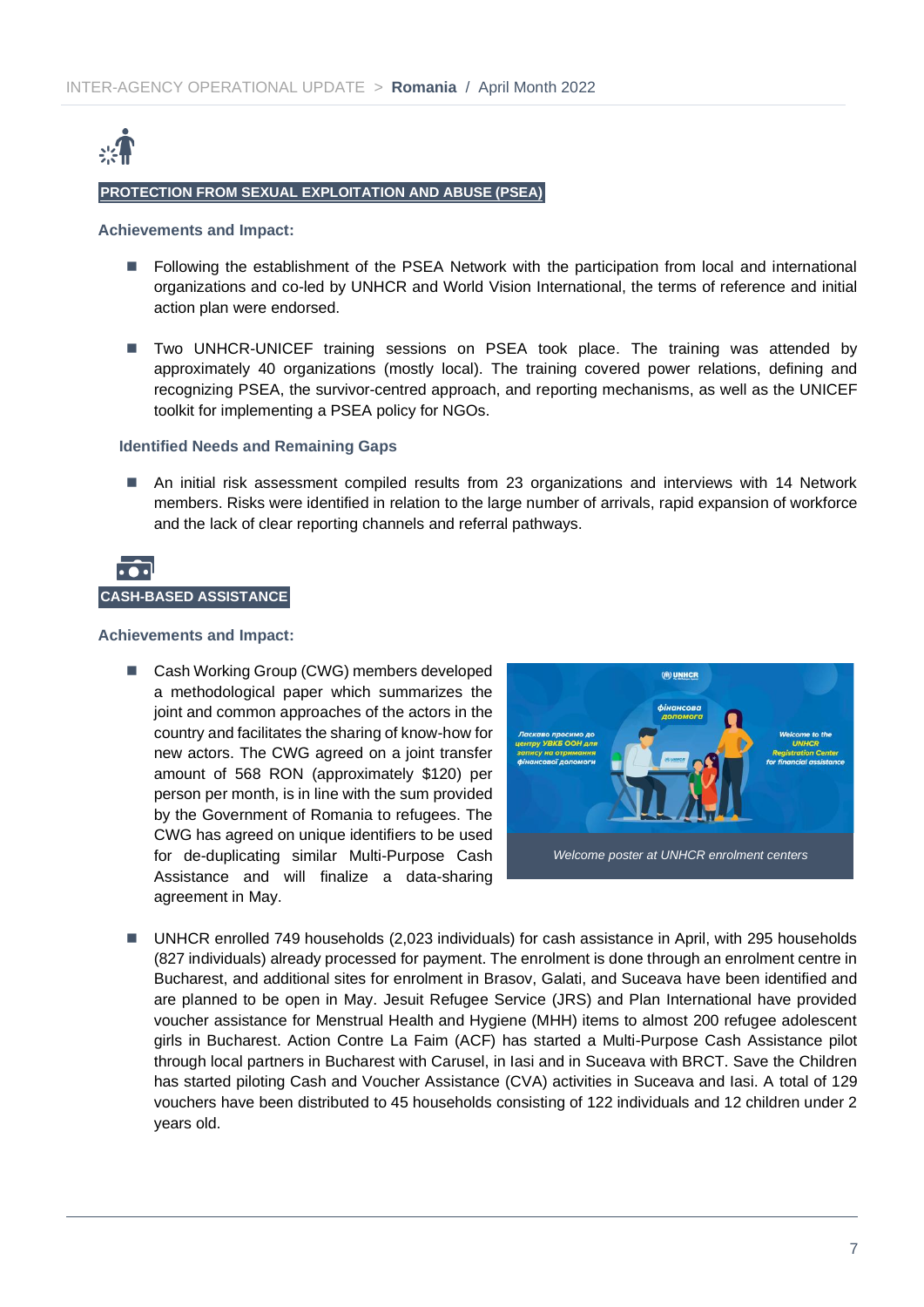#### **Identified Needs and Remaining Gaps**

- Logistical challenges in staffing and appropriate enrolment have impeded a rapid scale up of enrolment and delivery of cash assistance.
- Additional mapping of social protection and assistance benefits is needed to ensure the transition from transitional cash assistance to government programmes.



# **BASIC NEEDS – SHELTER, NFI, WASH, FOOD SECURITY, LOGISTICS**

#### **Achievements and Impact:**

- The Basic Needs Working Group covering shelter, WASH, food, core relief/non-food items and logistics –convened with the participation of 20 agencies and government counterparts.
- IOM provided accommodation for 107 Ukrainians and other third-country nationals (TCNs) fleeing the conflict through cash transfers via the Airbnb platform, based on a regional agreement signed with Airbnb.org. IOM distributed non-food items and hygiene products in several reception centres across Romania, including in Bucharest, Vaslui and Sighetu Marmatiei. World Vision delivered over \$200,000 worth of food, hygiene items, telecommunications equipment and baby supplies to RomExpo, Bucharest's largest temporary accommodation site. UNHCR is building a stock of core relief items (CRI) in 3 warehouses located in Bucharest. UNICEF has completed an assessment for the water, sanitation, and hygiene needs at four border locations and the needs of the borders and transit locations have been translated into a supply and procurement plan.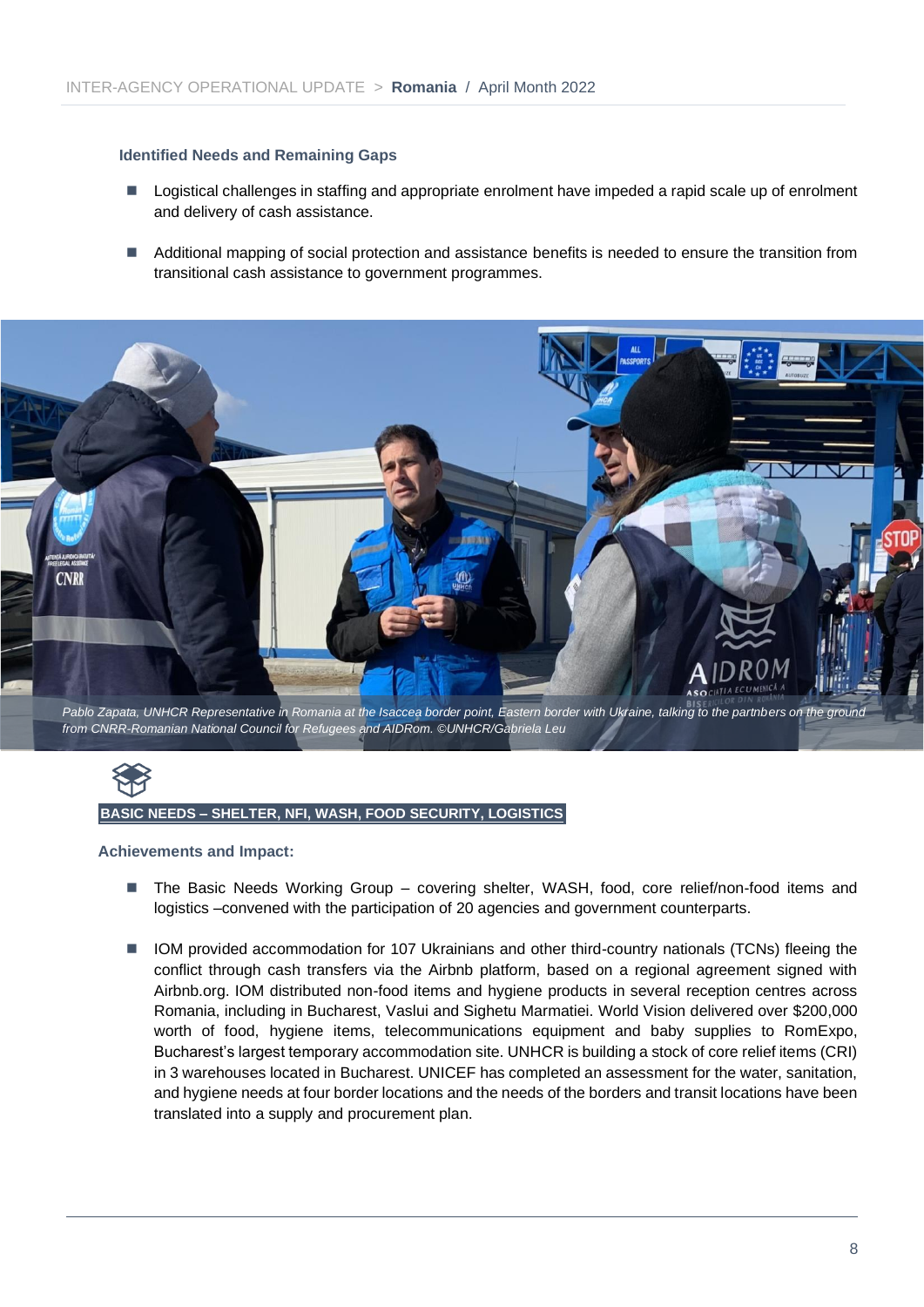- The Basic Needs Working Group launched a virtual warehouse to facilitate management of stocks of food and non-food items and requests for additional basic needs support.
- Thanks to the generosity of the host community, refugees can find (through [www.Dopomoha.ro\)](http://www.dopomoha.ro/) decent accommodation where they can stay free of charge for several months. Additionally, hotels and youth centres are used as communal shelters in the main cities in eastern Romania.

#### **Identified Needs and Remaining Gaps**

■ Even if cash-based assistance is scaled up with partners, in-kind assistance will be needed, especially for newly arrived refugees. Provision of dry foods and baby products is challenging due to high demand.



#### **Achievements and Impact**

- The Education Sub-Working Group (SWG) is co-led by UNICEF and the Ministry of Education (MoE) and aims to enhance the education of refugee children from Ukraine and integrate them within the national education system. The membership includes 28 local and international organizations. At the first meeting of the Education SWG, the MoE presented the education measures and activities of the Romanian Government's National Plan of Action and all activities of the Education SWG members are aligned with this plan and will ensure support and complementarity to these measures.
- Currently 1,791 Ukrainian students, out of which, 651 preschoolers, are enrolled in Romanian schools. An additional 2,068 applications for enrolment, of which 710 are preschoolers, are in process. This total does not include informal arrangements at local levels whereby groups of Ukrainian students and teachers are being hosted on the premises of Romanian schools.
- UNICEF provided school-in-a-box, backpacks, and early childhood development (ECD) kits to refugee children at the "Mihai Viteazul" Lyceum and "Uruguay" School in Bucharest and school N11 in Constanta, covering more than 700 preschool and school-age refugee children. UNICEF partnered with the Romanian NGO Angel Appeal and the Regina Maria Foundation, which help refugee children to follow the Ukrainian curriculum online, access psychological support and participate in various extracurricular activities aimed at better integration into the Romanian education system, accelerated learning of the Romanian language and strengthening cohesion and solidarity. UNICEF procured 150 tablets to support online studies of refugee children in "Uruguay." Together with the MoE and partners, UNICEF outlined the 'Play and Parenting Hubs' concept for preschoolers to provide quality and inclusive ECD/early learning for refugee and host community children. For this, UNICEF and Step by Step Romania launched a partnership to create Play and Parenting Hubs in communities with the largest influx of Ukrainian children and families. UNICEF launched the parenting application 'Bebbo' in the Ukrainian language and activated a promo campaign on social media targeting the refugee parents and guardians in Romania. Supported by Step by Step, the app is being translated into Romanian and adapted for use by parents in the country.
- As part of the SIERCAR (Safe and Inclusive Education for Refugee Children and Adolescents in Romania) project in partnership between JRS and Plan International, a total of 100 tablets were distributed to the temporary learning space at a shelter centre managed by JRS. 60 were distributed to a temporary learning space at the Colegiul National 'Mihai Viteazul' which is currently supporting 227 Ukrainian children and their teachers to continue studying the Ukrainian school curriculum.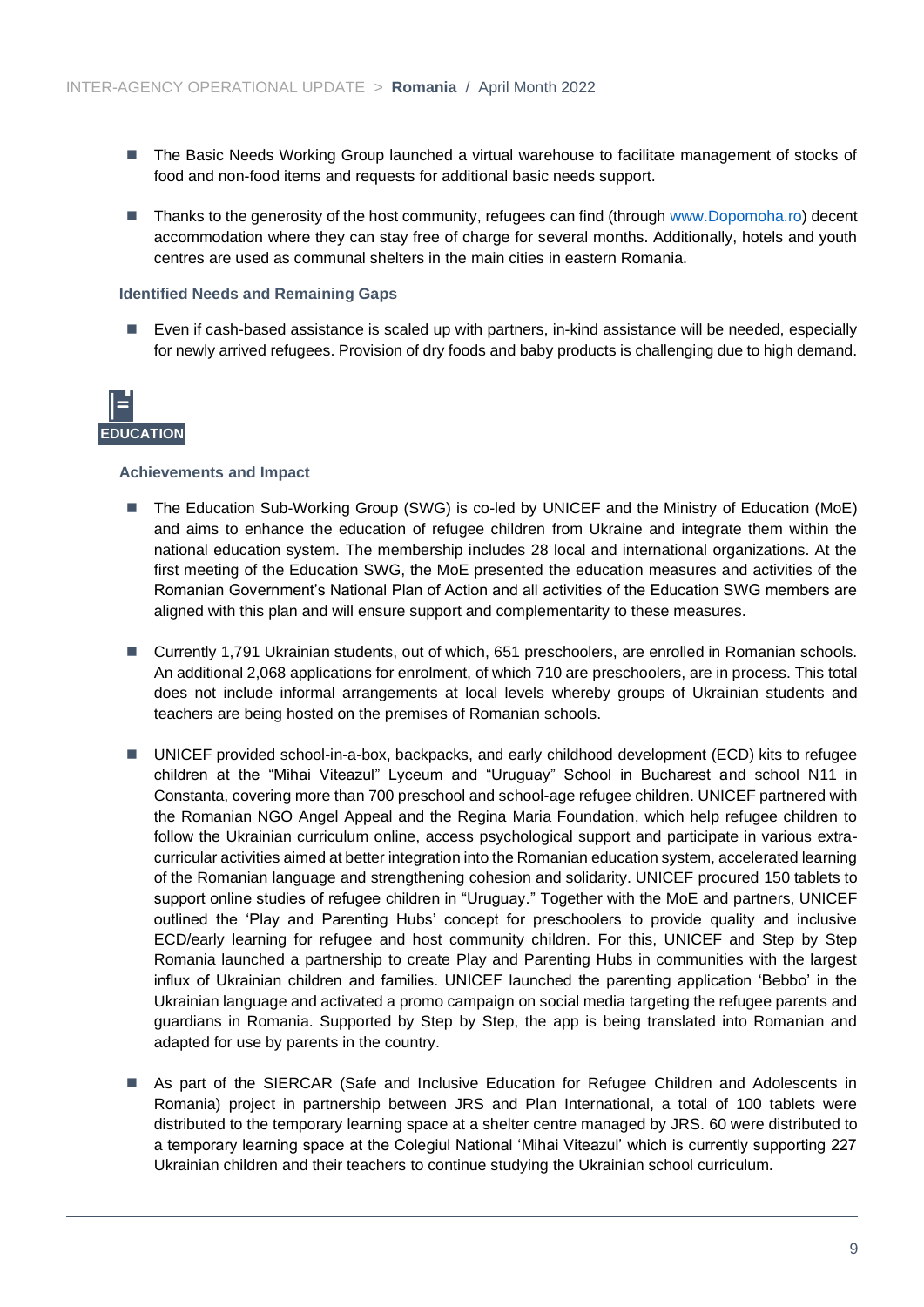■ Save the Children Romania (Salvați Copiii) is supporting Ukrainian students at Veronica Micle school in lasi through the provision of cultural mediators and educational technology to support children's engagement and integration. Veronica Micle school is hosting 52 Ukrainian children who were previously resident in an orphanage in Ukraine and are now being hosted along with their caregivers in a centre for minors in Iași.

#### **Identified Needs and Remaining Gaps**

- In the absence of data on the number of children enrolled in non-formal education programs following the Ukrainian curriculum in the country, the education response remains demand-driven and reactive. It is necessary to create a unified data collection system and work with the MoE to guide County School Inspectorates to collect data on children receiving educational services provided by Ukrainian teachers and NGOs in schools and community centres.
- To support Ukrainian children to access learning there is a need for additional and suitable learning spaces. There is also a shortage of teachers who can teach in Ukrainian. The legal and administrative processes to register Ukrainian teachers in Romania continues to present a challenge.
- Mental health and psychosocial support remain an issue of concern for refugee children, parents, and teachers. Panic attacks, aggression, and low attention span result from the children's traumatic experiences. Regular school routines are needed for young Ukrainians to heal and for their mothers to look for jobs. The schools and implementing partners face shortages of Ukrainian-speaking psychologists to provide individual and group counselling and support. The same applies to the lack of specialists in inclusive education and specialists working with children with disabilities.

# **HEALTH AND NUTRITION**

#### **Achievements and Impact**

- WHO, co-lead of the Health Working Group (HWG) along with the Ministry of Health, ensures partner and broader coordination through weekly HWG meetings, participation in periodic meetings of the Ministry of Health-led Working Group on health policies for refugees, engaging with Ministry of Health senior staff and leadership on establishing joint priority areas for protecting and promoting refugees' health rights.
- To ensure increased technical capacity to protect and promote refugees' health, WHO conducted a Behavioural Insights in-country mission and established a rapid assessment study on health service needs, gaps, barriers, and drivers of uptake of health services by refugees. The first results and recommendations of the study will be available shortly. WHO further conducted an in-country mission on risk communication and community engagement (RCCE) and developed an RCCE plan for Romania. Work continues with Bucharest University Emergency Hospital to make it a 'refugee friendly' hospital with the intention to collaboratively develop a package of resources that can be replicated by other hospitals.
- IOM distributed medicines in 3 reception centres in Bucharest. The IOM medical team conducted health assessments for 38 Ukrainians and accompanied nine persons to the hospital for specialized treatments. IOM medical team provided a pre-embarkation check (PEC) for 14 third country-nationals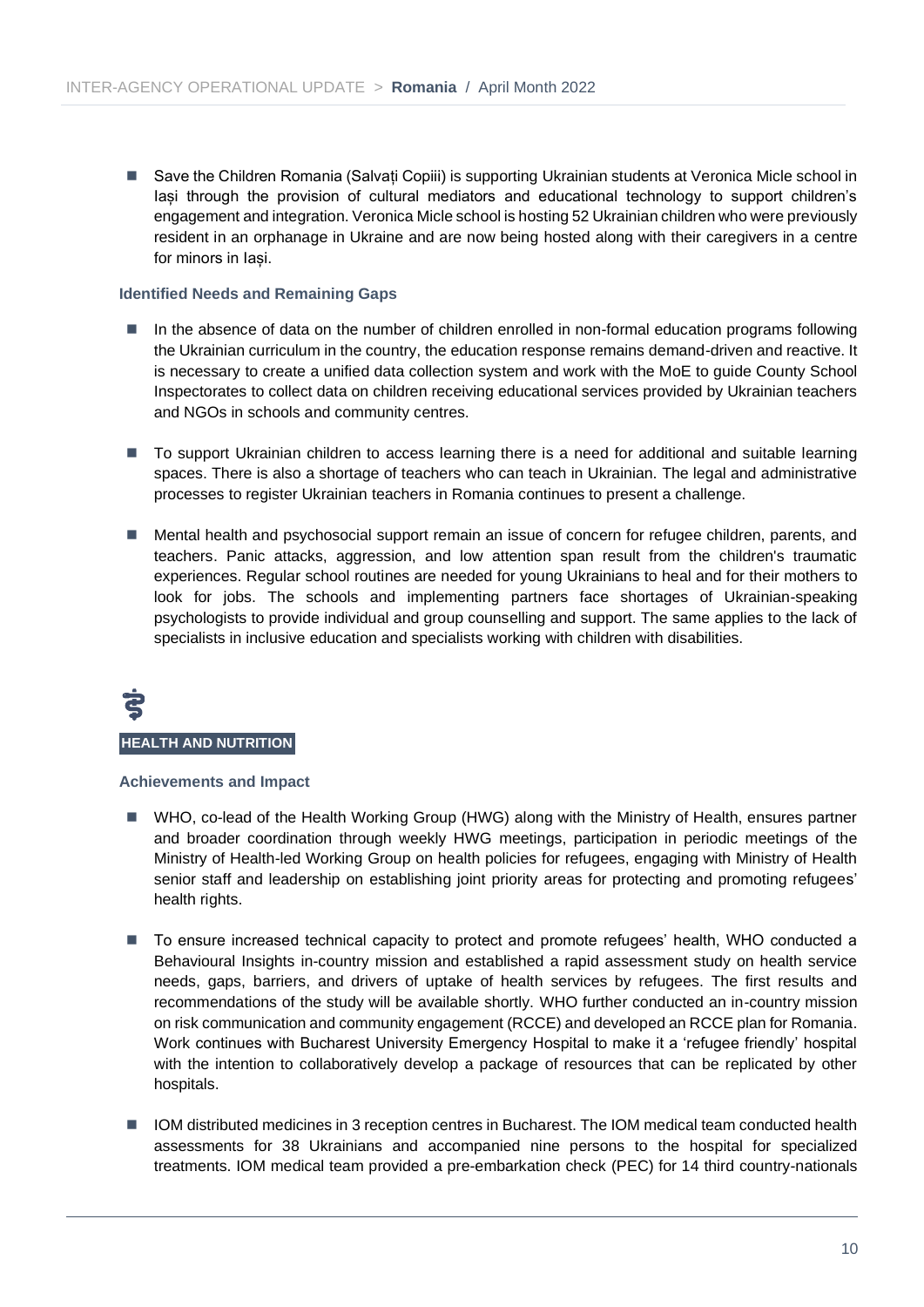(TCNs) legally residing in Ukraine before the conflict. All TCNs were supported with the humanitarian return to countries of origin.

■ UNICEF established partnerships with 3 local NGOs that will offer medical services and referrals for 1,800 women, 50 newborns, and 600 children refugees in Bucharest and will organize accommodation and integration services, including juridical and psychological support for 130 refugees per night in Bucharest and neighboring towns.

#### **Identified Needs and Remaining Gap**

■ Based on partners' consultations and interviews with refugees, the main barriers are related to gaps in information, compounded by a language barrier. There are also gaps in some service delivery (e.g., immunizations, continuity of care for chronic disease patients, including o appropriate medication, maternal and reproductive health).



#### **MENTAL HEALTH AND PSYCHOSOCIAL SUPPORT (MHPSS)**

#### **Achievements and Impact**

- The MHPSS SWG is co-led by the Romanian Ministry of Health and WHO. The group has agreed Terms of reference and a MHPSS Emergency Response Plan has been developed and continuously updated. The MHPSS service mapping in Romania was completed and shared with the partners.
- WHO together with the Ministry of Health and the DSU (Department of Emergency Situations) developed a set of Psychological First Aid (PFA) materials (for print and web) based on WHO PFA guidelines, to be disseminated to first responders. WHO together with the Ministry of Health and DSU is undertaking a needs assessment, to develop a series of workshops to provide PFA training to first responders working at border points and in refugee centers. CARE provided PSS/First Aid trauma training to more than 500 volunteers and professionals working with FONPC members.

#### **Identified Needs and Remaining Gaps**

■ A MHPSS needs assessment is undergoing and data is being collected for analysis

## Working in partnership

As the UN Agency accountable for protection and assisting refugees, UNHCR ensures a coordinated response in partnership with other UN agencies, international and national NGOs, and other civil society organizations, complementing the Government of Romania and under its leadership. The Refugee Coordination Forum, made up of 5 sectoral Working Groups, three sub-working groups, one taskforce and one network, is led by inter-agency leads and co-leads. These leads and co-leads attend the governmental sectoral Working Group meetings, bringing the contribution of UN agencies and NGOs, and bringing back policy decisions taken by the government to inform the humanitarian response. As such, governmental and humanitarian coordination structures are operating to reinforce each other